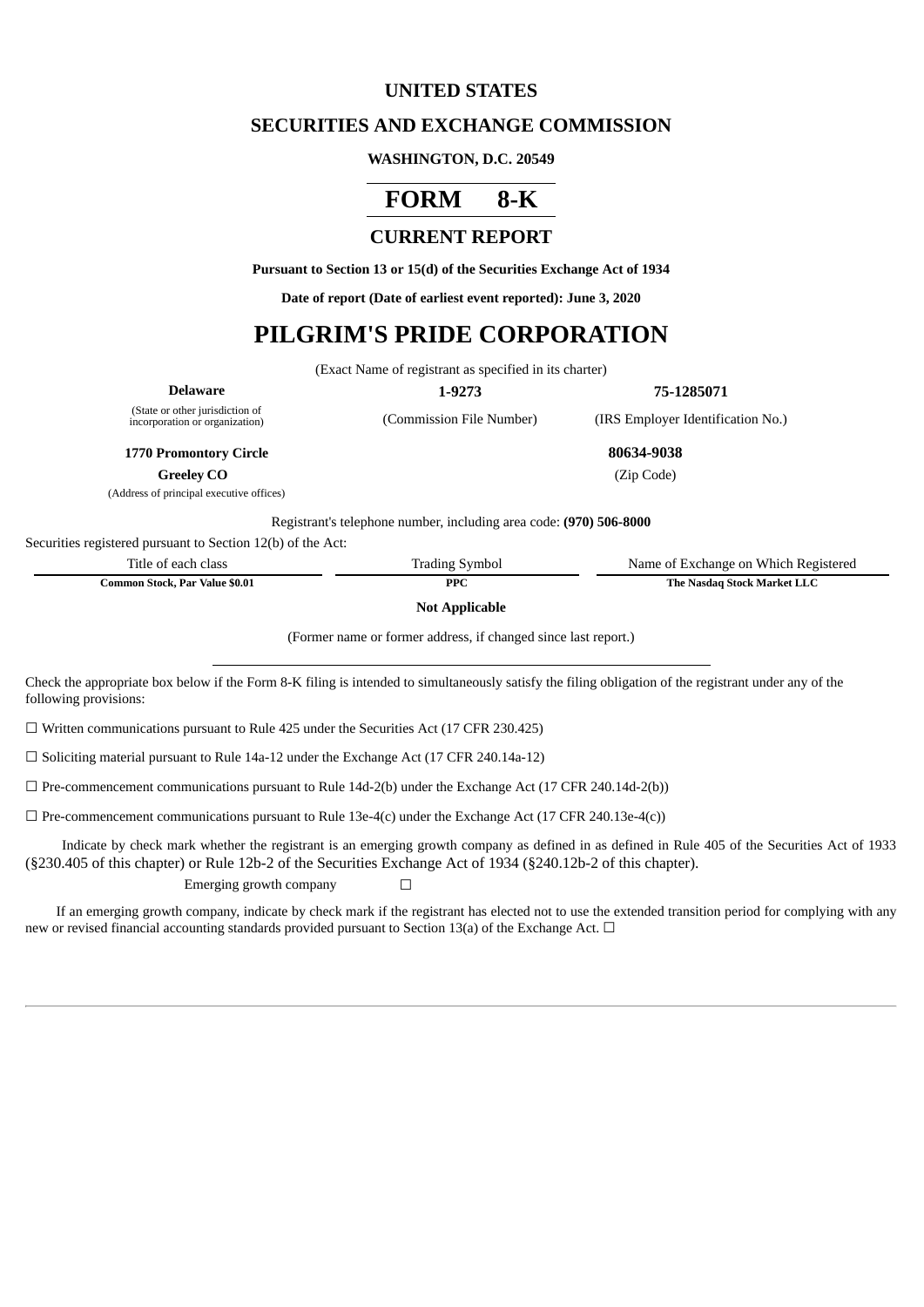#### **Item 8.01. Other Events.**

On June 3, 2020, Pilgrim's Pride Corporation ("the Company") learned of an indictment by a Grand Jury in the United States District Court for the District of Colorado against the current Chief Executive Officer and President of the Company, Jayson Penn, two former employees of the Company, and an employee of a different company. The indictment alleges that they had allegedly entered into and engaged in a conspiracy to suppress and eliminate competition by rigging bids and fixing prices and other price-related terms for broiler chicken products sold in the United States, in violation of Section 1 of the Sherman Act, 15 U.S.C. Section 1. On June 4, 2020, the Company learned that Mr. Penn pleaded not guilty to the charges.

The Company continues to cooperate with the Department of Justice in connection with the ongoing federal antitrust investigation into alleged price fixing and other anticompetitive conduct in the broiler chicken industry. The Company's Board of Directors held a meeting on June 4, 2020 to discuss this matter at length and is closely monitoring and evaluating developments. As a food supplier in a critical infrastructure during the ongoing COVID-19 pandemic, the Company remains focused on the health and safety of its employees, as well as maintaining the continuity of its operations, to provide an uninterrupted supply of its food products to the Company's customers.

#### **Item 9.01 Financial Statements and Exhibits.**

Exhibit 104 Cover Page Interactive Data File formatted in iXBRL